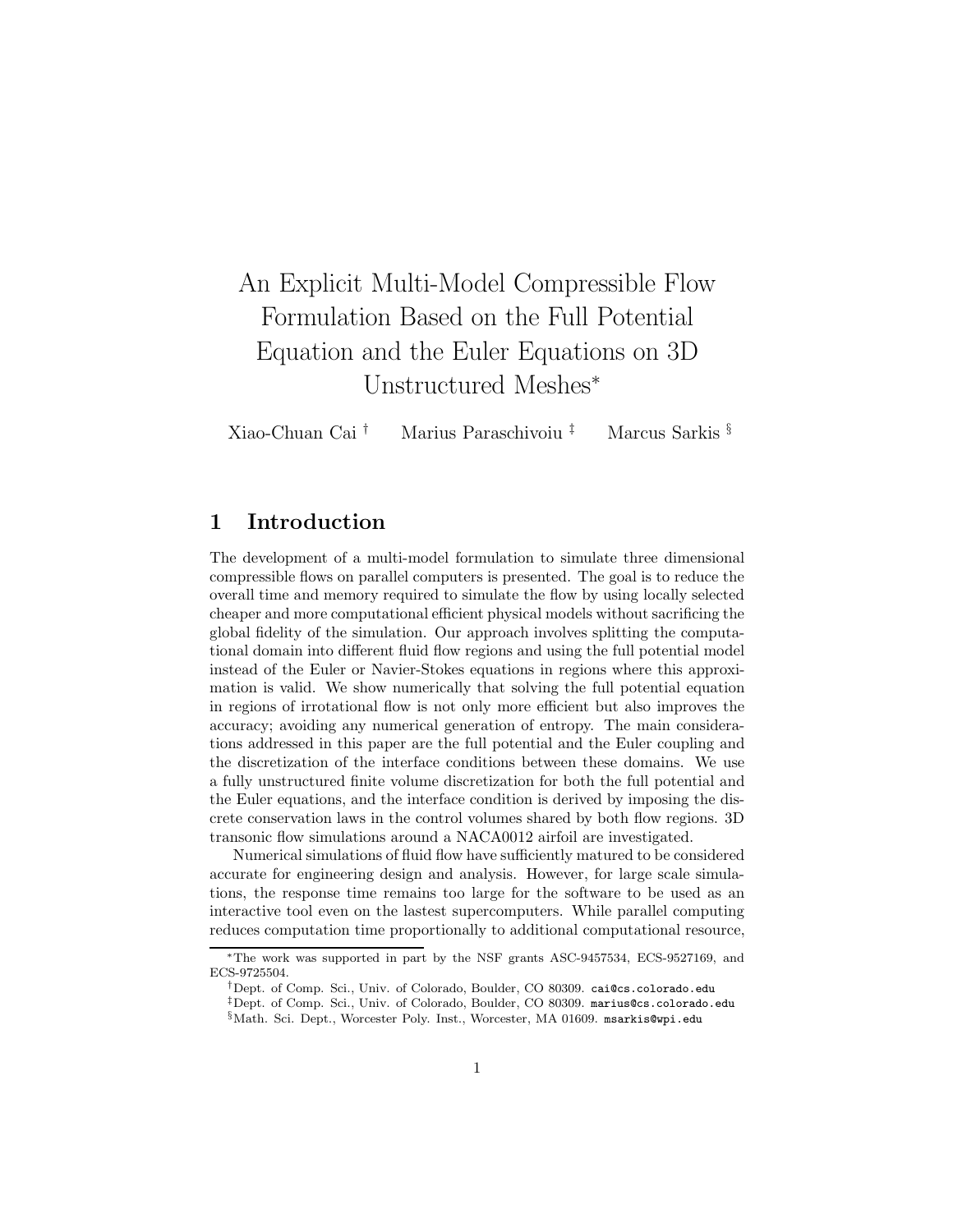new algorithms should be constructed to perform faster on new and existing resources. In this paper we describe the initial steps for the development of a multi-model formulation to decrease the computation time of three dimensional compressible flow simulations on unstructured grids.

Compressible fluid flow simulations needed for aerodynamic applications can be modeled with different degree of sophistication. The simplest model is the full potential equation which assumes inviscid, irrotational and isentropic flows. This equation is a single second-order nonlinear differential equation that is inexpensive with respect to the execution time and the memory requirement. Validity of the full potential equation is, however, restricted. The isentropic assumption of the potential flow model leads to inaccurate physics for transonic flows with strong shocks. The next level of approximation is the Euler equations which describe the complete behavior of inviscid compressible flows. The Euler equations are a coupled system of five nonlinear differential equations of first order. Note that this set of equations involves five field variables. Finally, the Navier-Stokes equations include the viscous effects needed for accurate modeling of the boundary layer. However, these equations are not only more time consuming to solve but also require an associated mesh that is stretched and very fine in viscous regions. Nevertheless, for complex flows with separation of the boundary layer, the Navier-Stokes equations are mandatory to provide an accurate simulation. Furthermore, for high Reynolds number flows, turbulence appears and needs to be modeled.

When considering transonic flows over a wing, three regions can be identified: the boundary layer, the region around the shock, and the farfield. A multi–model formulation can be used to combine the strength of each model described above. Indeed, a multi-model formulation will take advantage of the quick computational time associated with solving the full potential equation while capturing all the important features of the flow such as boundary layers and shocks using the Navier-Stokes equations and/or the Euler equations, respectively. Furthermore, we can benefit from the extensive experience of numerical methods and software developed over the years to solve these equations separately.

Numerical techniques for the solution of the full potential equation and the Euler/Navier-Stokes equations were developed respectively in the 1970s and in the 1980s [2, 10, 13, 15, 18]. Indeed, compressible flow around entire aircrafts have been simulated. For example, the full potential equation has been solved for a 747-200 transport configuration with wing, body, struts, and nacelles [23]. For the Euler model, calculations over a complete aircraft have been performed as early as in 1986 [15]. On the other hand, accurate viscous simulations at high Reynolds number over such complex geometries require enormous computational resources. Approximate solutions, i.e., with less than adequate number of mesh points, have been performed. A Navier-Stokes prediction for the F–18 wing and fuselage is presented in [6]. A discussion of the drastic difference in computational cost related to the choice of models can be found in [14].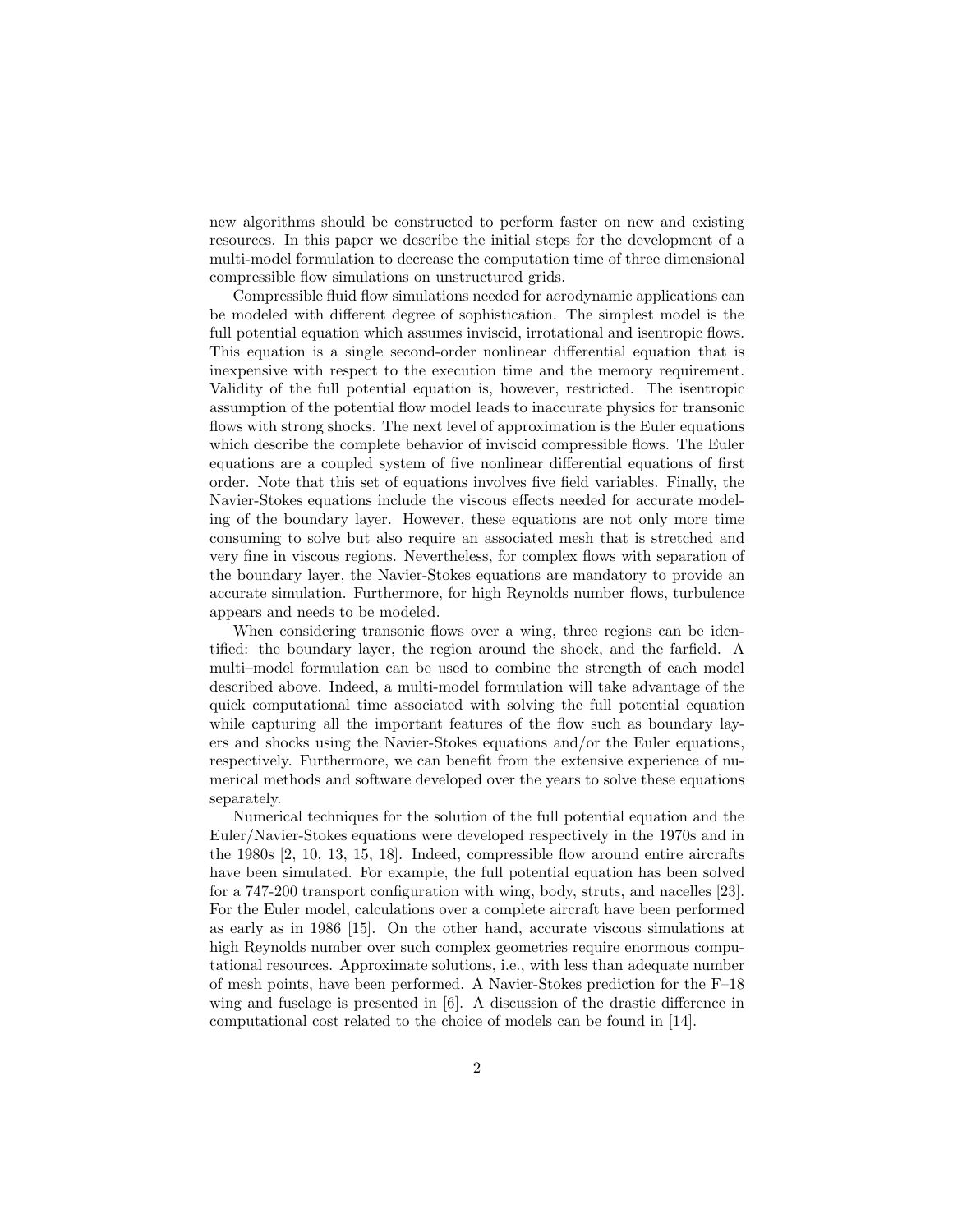However only recently have there been interests to couple these solvers to reduce the computational cost, to reduce the memory requirement and to improve the accuracy of the solution. Certainly, boundary layer coupling or thin layer Navier-Stokes coupling have been widely used but such approaches do not quite include all the physics we intend to incorporate [22]. For some mathematical description of coupling heterogeneous models for compressible flows we refer the readers to [19]. For three dimensional flows, it is shown in [1, 20] that the computation cost can be reduced by a factor of two for a Navier-Stokes/full potential coupling. Their formulation is based on a structured grid discretization where the full potential equation is solved using a finite difference method and the Navier-Stokes equations are solved either with a finite difference or a finite volume discretization. The saving is justified by the fact that two third to one half of the cells are outside the Navier-Stokes region. In general, the cost of the full potential solver can be considered negligible compared to the Navier-Stokes solver. Note that each region is solved alternatively, similar to a subdomain iterative method.

Our formulation differs from [1, 20] by providing a general finite volume approach and therefore ensure that the mass will also remain conserved at the discrete level. This approach also has the advantage of being readily extended to a coupled implicit scheme. While in [1, 20] each region is solved separately, we are expecting to improve convergence by solving the coupled system simultaneously. In addition, an unstructured discretization of the computational domain provides more flexibility to mesh complex geometry and for adaptive control of the numerical error. Lastly, a parallel version is implemented to obtain the reasonable execution time.

In this paper we address the initial step of this research. We first investigate the coupling between the full potential equation and the Euler equations. In addition to the computational savings, solving the full potential equation in the vicinity of the stagnation point is more accurate by avoiding the numerical entropy generated by Euler solvers at low Mach numbers. Furthermore, the full potential solver is less sensitive to the quality of the elements. Both the Euler and the Navier-Stokes solvers calculate convective fluxes through edges. When the surface of the control volume is different from the perpendicular surface of the edges, a numerical error is created. This error does not appear in the full potential discretization because fluxes are constants in each element. As mentioned above, a finite volume formulation is adopted to adequately interface these different solvers. An explicit approach is first considered to validate the spatial discretization but also as a precursor to the implicit implementation [17].

For simplicity, we address steady flows. For unsteady flows, it is required to have the temporal derivative of the density which is difficult to include in our explicit scheme because this derivation involves potential values of the neighboring control volumes. However, in an implicit solver such discretization can be easily included. As already mentioned, to obtain the most accurate flow simulation, the full Navier-Stokes equations need to be included in our multi-model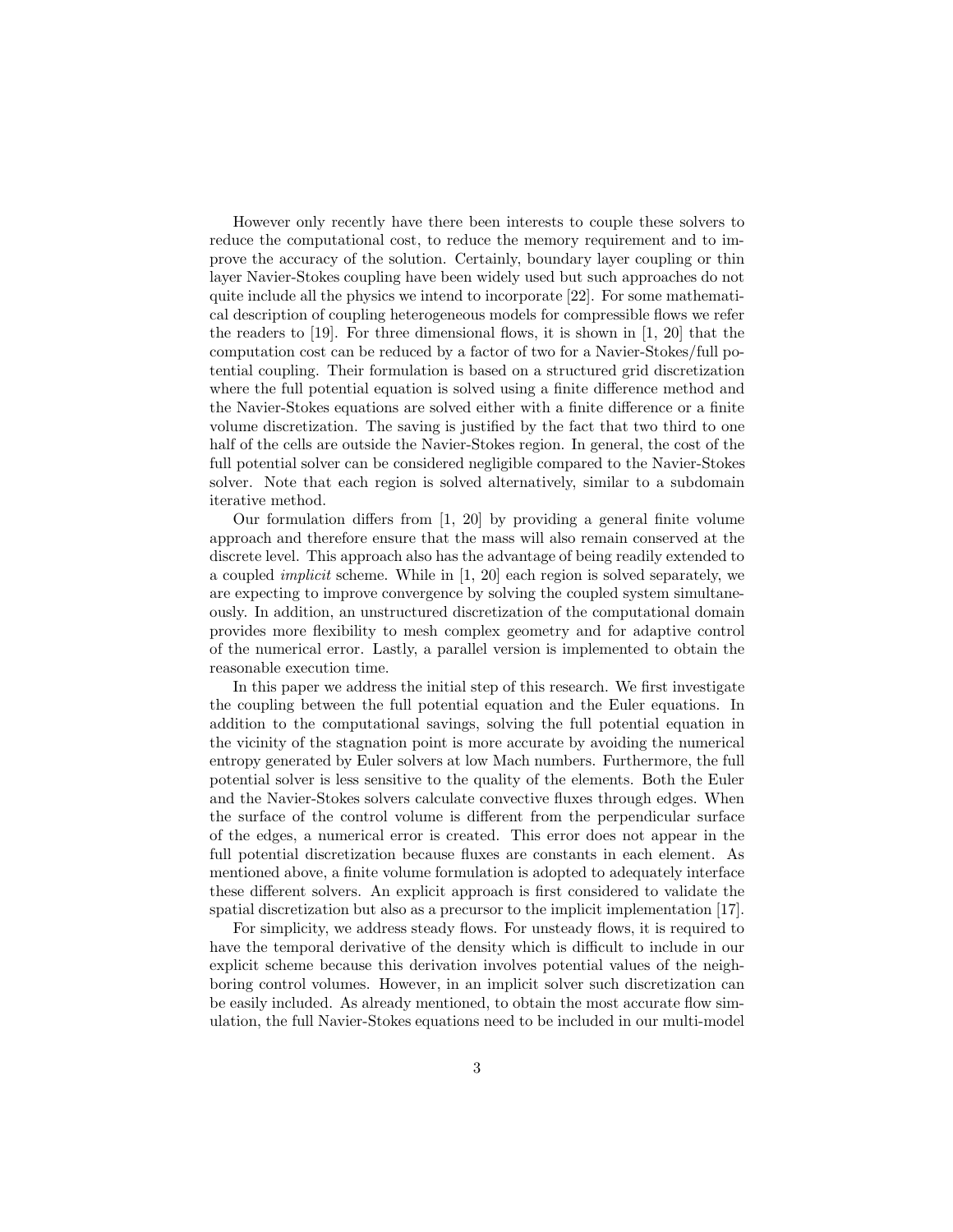formulation.

A more urgent objective, however, is to address some algorithmic extensions. First, we intend to develop an implicit scheme which is essential for large scale simulations [17]. The convergence rates reported with implicit schemes are much faster, in particular when using methods such as the overlapping Schwarz preconditioned GMRES methods [3]. In our formulation, the Jacobian matrix used in the implicit approach will include the spatial discretization of two or more equations. It is expected that such system is not positive definite and thus it is not clear how it can be solved efficiently or which preconditioner should perform well. Second, we plan to develop a procedure to automatically position the interface between the different computational domains based on the existing field variables (i.e., dynamic zonal configuration). Third, we need to consider load balancing for parallel computations, in particular when dynamic zonal configuration procedures will be used. Recall that different partial differential equations are solved in different regions but each equation does not require the same number of operations. One palliative is to decompose each region into subregions equal to the number of processors. By using such an approach, we can allocated one subregion of each type to each processor. Finally, we expect that the outcome of this research will lead to a dramatic reduction in computational time and memory resources to allow faster simulation of compressible flows including turbulent viscous effect, in particular for external aerodynamics applications.

In this paper we focus on the description of the two-model formulation. Section 2 describes the explicit full potential solver and the Euler solver with more emphasis on the full potential solver. In Section 3, we briefly introduce the coupled solver and compare two types of interface conditions with overlap and without overlap. To demonstrate the feasibility of our approach we solve a transonic flow over a NACA0012 airfoil at zero angle of attack which is analyzed in Section 4. We conclude with remarks and extensions in Section 4.

# **2 Simulation of compressible flows**

Our interest lies in the numerical simulation of three dimensional compressible invisid flows. We assume that there is no external force or heat transfer. As described above, these flows can be modeled with the Euler equations or with the full potential equation for the particular case when the irrotational and isentropic flows assumption is satisfied. For simplicity of presentation, all the descriptions given in the paper are based on the first order finite volume discretization, and the extension to the 2nd order discretization is easy. All the numerical results presented in Section 4 are for, however, the 2nd order discretization.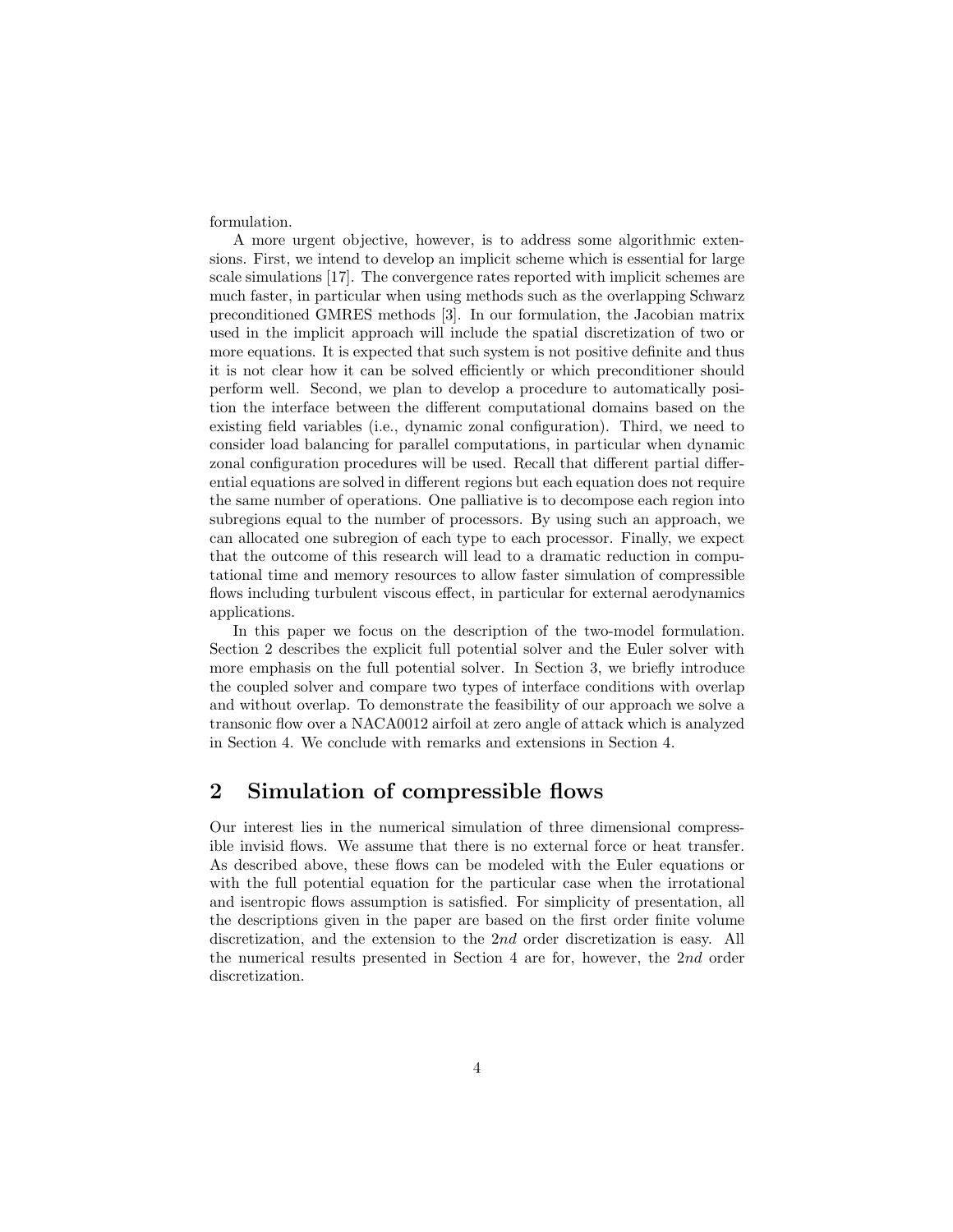## **2.1 The governing equations**

Let  $\Omega \subset \mathbb{R}^3$  be the computational flow domain and Γ its boundary. The conservative form of the Euler equations is given by

$$
\frac{\partial U}{\partial t} + \nabla \cdot F(U) = 0. \tag{1}
$$

Here U contains the conservative variables, i.e.,  $U = (\rho, \rho u, \rho v, \rho w, \rho E)^T$ . The explicit definitions of  $F()$  can be found on page 87 of [11]. When the flow is irrotational, there exists a potential variable  $\Phi$  satisfying the full potential equation

$$
\frac{\partial \rho(\Phi)}{\partial t} + \nabla \cdot G(\Phi) = 0,\tag{2}
$$

where  $G(\Phi) = \rho \nabla \Phi$  and

$$
\nabla \Phi = (u, v, w)^T. \tag{3}
$$

In the rest of the paper, we shall refer to  $U$  as the Euler variable, which is a vector, and  $\Phi$  as the full potential variable, which is a scalar.

By appealing to the isentropic flow assumption we can write the density  $\rho$ as a nonlinear function of the potential, such as

$$
\rho(\Phi) = \rho_{\infty} \left( 1 + \frac{\gamma - 1}{2} M_{\infty}^2 \left( 1 - \frac{\|\nabla \Phi\|_2^2}{q_{\infty}^2} \right) \right)^{1/(\gamma - 1)}.
$$
\n(4)

There are two types of boundaries that bound the computational domain for external flows past bodies or obstacles: the farfield boundary and the solid wall boundary. On the solid wall boundary,  $\Gamma_w$ , the normal velocity,  $\mathbf{v}_n$ , is zero, since no mass crosses the boundary. On the farfield,  $\Gamma_{\infty}$ , we impose an uniform free-stream state defined by the following parameters: the density,  $\rho_{\infty}$ , the velocity vector,  $\mathbf{v}_{\infty}$ , the pressure,  $p_{\infty}$ , and the Mach number  $M_{\infty}$ . These conditions are given by

$$
\mathbf{v}_n = 0, \quad \text{on} \quad \Gamma_w \tag{5}
$$

and

$$
\rho_{\infty} = 1, \quad \mathbf{v}_{\infty} = \begin{pmatrix} \cos(\alpha) \times \cos(\theta) \\ \sin(\theta) \\ \sin(\alpha) \times \cos(\theta) \end{pmatrix}, \quad p_{\infty} = \frac{1}{\gamma M_{\infty}^2} \quad \text{on} \quad \Gamma_{\infty}, \tag{6}
$$

where  $\alpha$  and  $\theta$  are the angles of the flow direction (the angle of attack and the yaw angle, respectively).

### **2.2 The Euler solver**

To solve the Euler equations, we take advantage of an existing code based on an unstructured finite volume discretization of the convective fluxes [7, 8]. The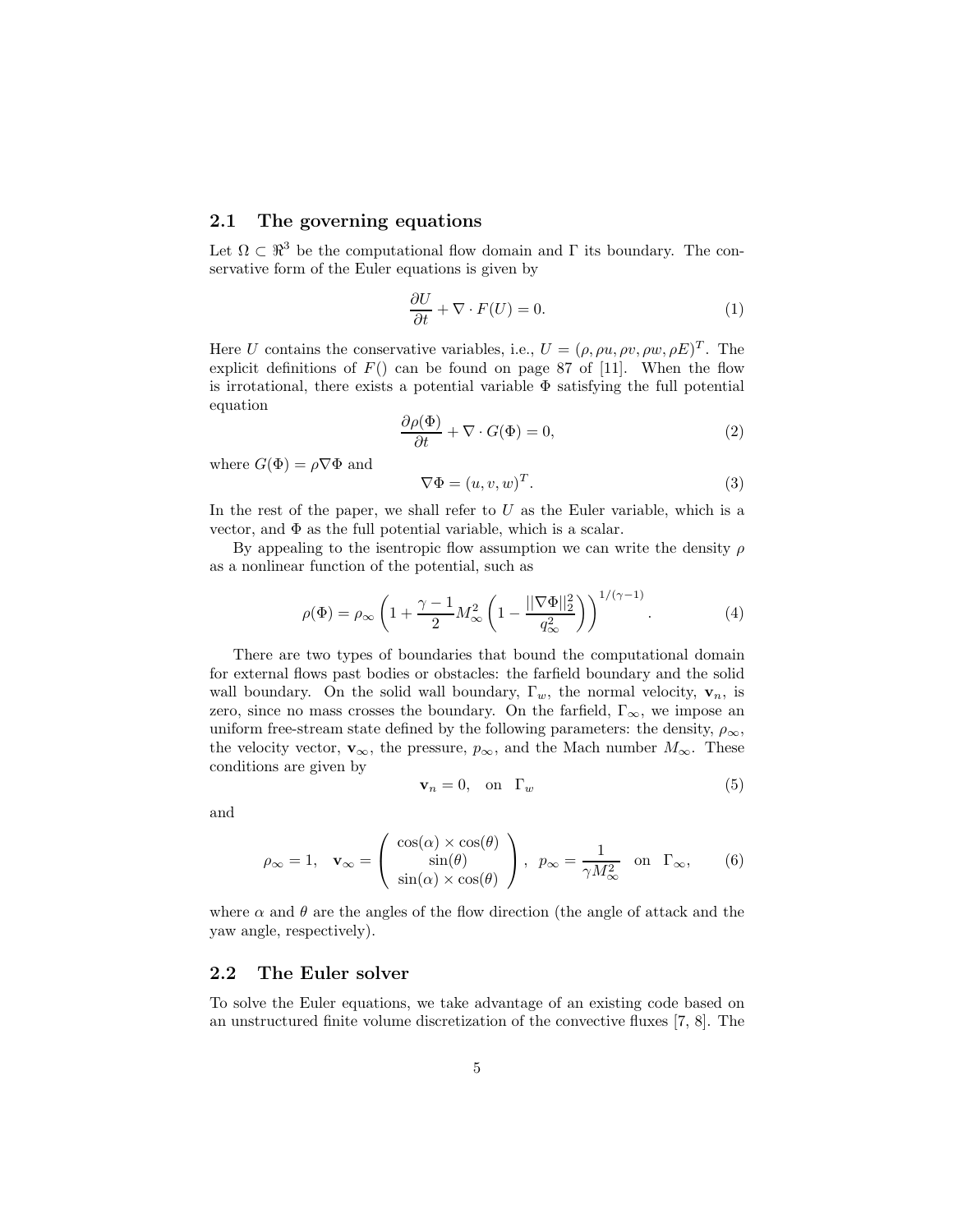computational flow domain is divided into tetrahedrons to provide maximum flexibility for tessellating complex geometries. Euler variables are located at the vertices of the elements. This code uses a second order flux discretization based on the MUSCL (Monotonic Upwind Scheme for Conservative Laws) scheme [16]. A classical forward Euler method for time integration with a local time step size is chosen. Recall that we are only interested in solving the steady state and a simple time integration scheme offers more flexibility to be coupled with the full potential solver. The local time step size  $\Delta t_{\tau_i^c}^n$  is defined for each control volume  $\tau^c_i$  (with characteristic size  $\|h^c_i\|)$  by

$$
\Delta t_{\tau_i^c}^n = \|h_i^c\| \frac{\text{CFL}}{C_{\tau_i^c}^n + \|\mathbf{U}_{\tau_i^c}^n\|_2},\tag{7}
$$

where CFL is a preselected positive number,  $C_{\tau_i^c}^n$  is the sound speed and  $\mathbf{U}_{\tau_i^c}^n$  is the velocity vector at the nth time step.

The spatial discretization of the boundary condition,  $(5)-(6)$ , is obtained using a non-reflecting version of the flux–splitting scheme [7].

### **2.3 The full potential solver**

A new finite volume full potential solver is developed to adequately interface with the existing Euler solver. Therefore, the same control volume is used and only the flux calculations are different. We describe now the spatial discretization of the mass flux required in this scheme.

### **2.3.1 The spatial discretization**

The integral form of the full potential equation for the discrete volume  $\tau_i^c$  is simply

$$
\int_{\tau_i^c} \nabla \cdot G(\Phi) dA = 0.
$$
\n(8)

Note that the sum of all  $\tau_i^c$  covers the whole domain  $\Omega$ , i.e.,  $\overline{\Omega} = \bigcup \overline{\tau_i^c}$ . By analogy to the discretization of the Euler equations, the discretization here is accomplished by dividing the domain into tetrahedron elements,  $\tau_{i,j}^h$ . The potential variable is stored at the vertices. This choice is illustrated in Fig. 1 for two space dimensions. By using this discretization, the space of the potential solution is taken to be piecewise linear continuous functions in each element determined from the vertices values,  $\Phi_i$ .

For the control volume  $\tau_i^c$  associated with the dual mesh, we can write the discrete form of (8) as

$$
\int_{\tau_i^c} \nabla (\rho \nabla \Phi) dA = \int_{\partial \tau_i^c} \rho \nabla \Phi \cdot \mathbf{n} \, dS = \sum_{\tau_{i,j}^h} \rho_{i,j} (\nabla \Phi)_{i,j} \cdot \mathbf{S}_{i,j}^c,\tag{9}
$$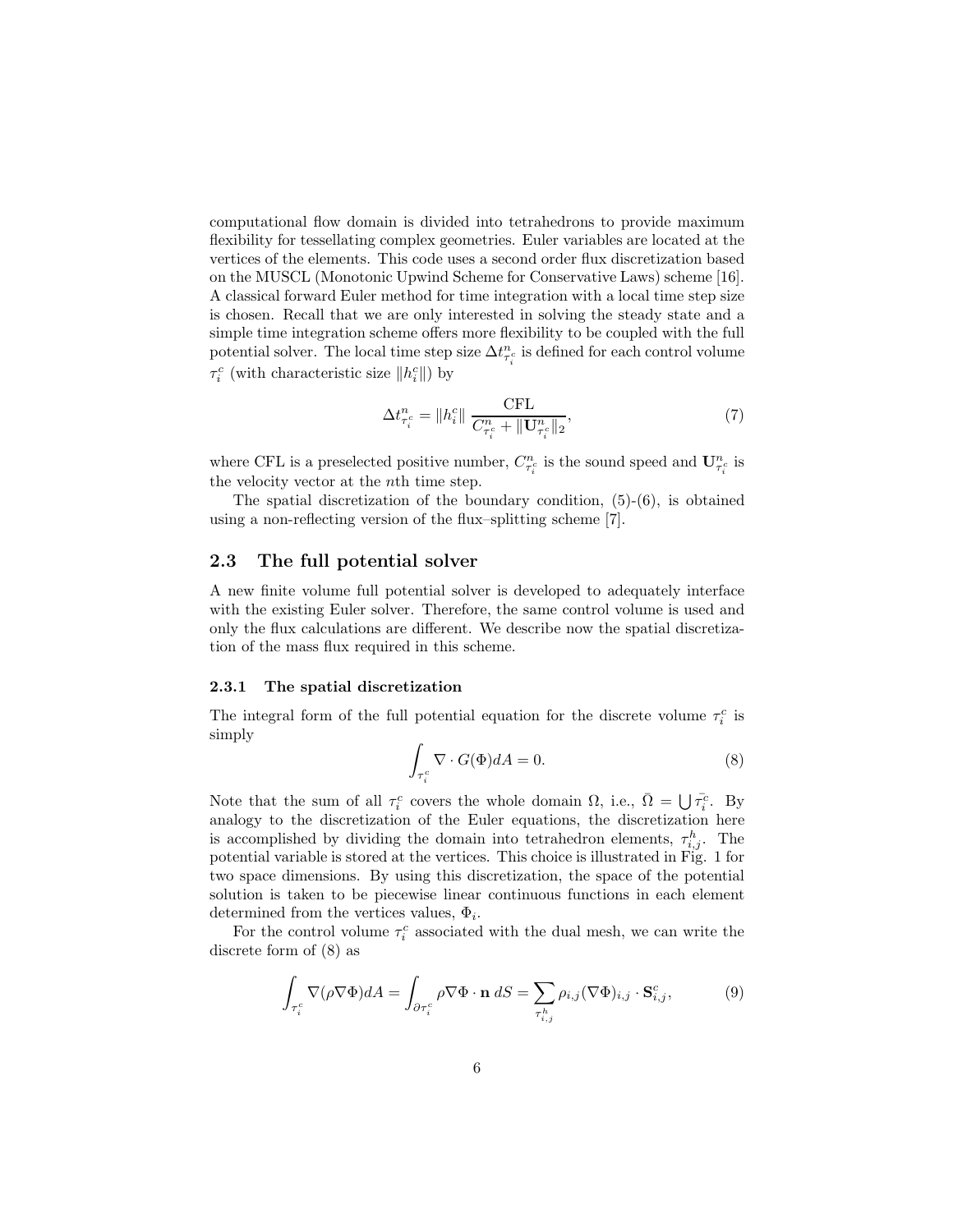

Figure 1: Two space dimensions representation of the control volume.

where  $\tau_{i,j}^h$  is the "triangulation" associated with the control volume  $\tau_i^c$  and  $\mathbf{S}_{i,j}^c = \int_{\partial \tau_i^c \cap \tau_{ij}^h} \mathbf{n} \ dA$ . Here **n** is the unit outward normal vector of the surface  $\partial \tau_i^c \cap \tau_{ij}^h$ . Note that  $\rho_{i,j}$ , the discrete density, is a function of  $(\nabla \Phi)_{i,j}$  which is a constant for each element  $\tau_{i,j}^h$ .

## **2.3.2 An explicit approach**

To solve (8) we add a time dependent term which vanishes at steady state. Hence, we rewrite (8) as

$$
\frac{d}{dt} \int_{\tau_i^c} \Phi dA + \int_{\tau_i^c} \nabla \cdot G(\Phi) dA = 0.
$$
\n(10)

The resulting semi-discrete form of (10) is

$$
\|\tau_i^c\| \frac{d\Phi_i}{dt} + G_i(\Phi) = 0,\tag{11}
$$

where  $G_i$  is the discretized mass flux associated with  $\tau_i^c$  as in (9).

The system of ODE's associated with all control volumes is integrated in "time" using the forward Euler discretization. For a control volume  $\tau_i^c$ , the equation is

$$
\frac{\Phi_i^{n+1} - \Phi_i^n}{\Delta t_{\tau_i^c}^n} = -\frac{1}{\|\tau_i^c\|} G_i(\Phi^n). \tag{12}
$$

The time step size  $\Delta t_{\tau_i^c}^n$  is determined in the following way,

$$
\Delta t_{\tau_i^c}^n = \min_{\tau_{i,j}^h} (C \|h_j^c\|^2), \tag{13}
$$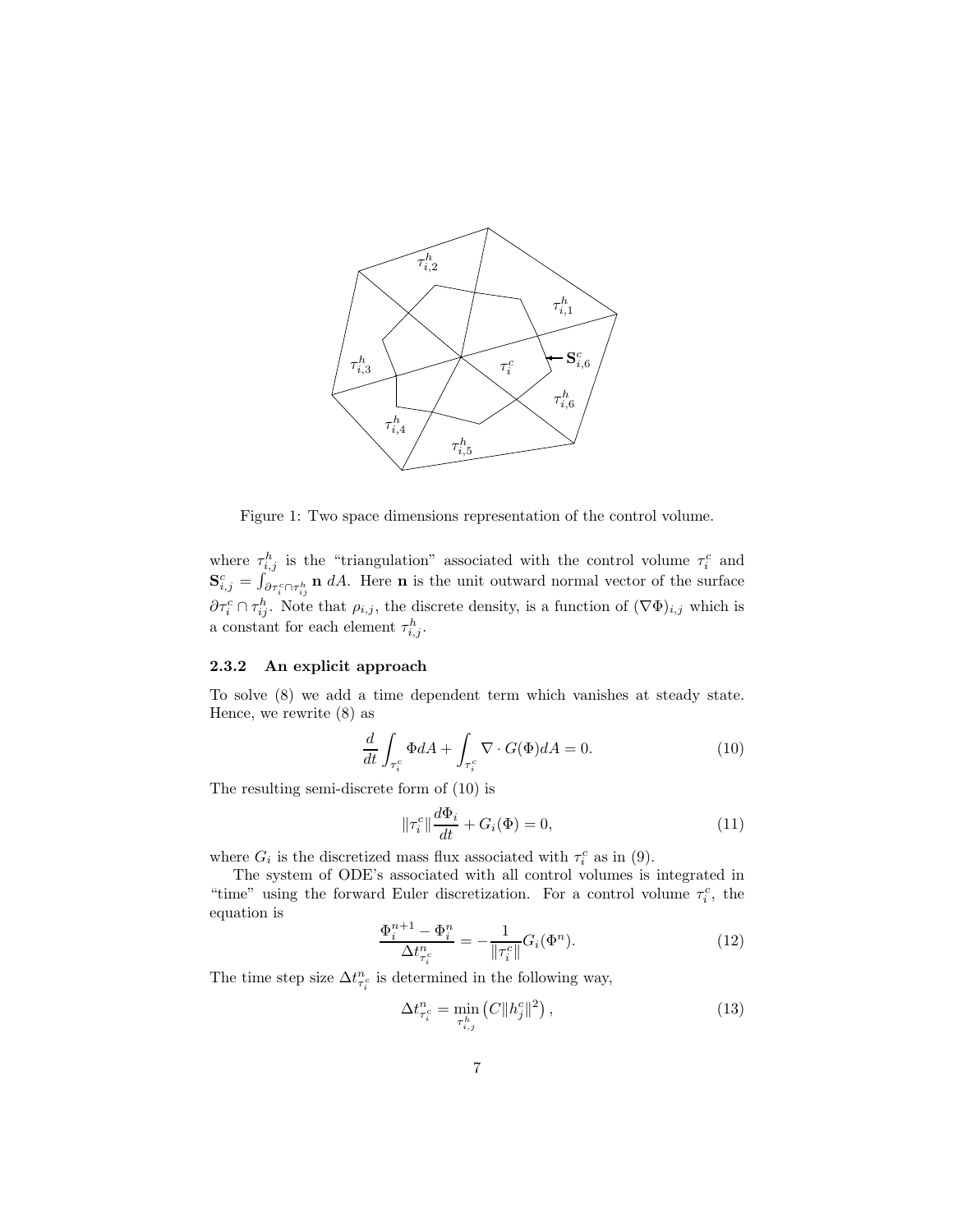where  $||h_j^c||$  is the characteristic length of element  $\tau_{i,j}^h$  and C is a global constant. Because of the nonlinearity of this equation, it is difficult to determine C analytically. However, based on our numerical experiments, C equal to 0.4 is a good approximation.

### **2.3.3 The density upwinding scheme**

For transonic flows, upwinding is required; therefore, the density is modified to add artificial compressibility. The upwinding is introduced prior to the flux calculation after which the same subsonic procedure is used. For simplicity, we describe our upwinding method for two space dimensions. Following [12, 23], we write

$$
\tilde{\rho} = \rho - \mu \mathbf{v} \cdot \nabla_{-}\rho, \tag{14}
$$

where **v** is the normalized element velocity and  $\nabla$ <sub>− $\rho$ </sub> is an upwind difference. In two space dimensions there are two cases to consider. Either the mass flux enter on one side (Fig. 2 a) or the mass flux enter through two sides (Fig. 2 b). It follows that the density for each case becomes

$$
\tilde{\rho}_j = \rho_j + \mu \mathbf{v} \cdot \mathbf{n}_k (\rho_j - \rho_k) \tag{15}
$$

$$
\tilde{\rho}_j = \rho_j + \mu \mathbf{v} \cdot \mathbf{n}_k (\rho_j - \rho_k) + \mu \mathbf{v} \cdot \mathbf{n}_l (\rho_j - \rho_l). \tag{16}
$$

The switching function,  $\mu$ , is defined for each element as

$$
\mu = \nu_o \max\{0, 1 - M_c^2 / M^2\},\tag{17}
$$

where  $M$  is the element Mach number,  $M_c$  is a pre-selected cutoff Mach number chosen to introduce dissipation in the transonic regime. The parameter  $\nu<sub>o</sub>$  is used to increase the amount of dissipation in the supersonic elements. These parameters  $M_c$  and  $\nu$ <sub>o</sub> are selected by hand;  $M_c$  is just smaller than 1 and  $\nu<sub>o</sub>$  is usually set between 1 and 3. Additional viscosity is added by taking the switching function in each element to be the maximum value of all its immediate neighbors. We refer the readers to [4, 9] for more details.

### **2.3.4 The boundary conditions**

The full potential spatial discretization of the boundary condition is now described. On solid boundaries,  $\Gamma_w$ , we apply the surface flow tangency condition. We write,

$$
\rho \frac{\partial \Phi}{\partial n} = 0,\tag{18}
$$

for solid wall at rest. In our control volume approach, this boundary condition is identical to no flux across the solid boundary. It is, therefore, straightforward to implement; we just sum the flux across the boundary of the control volume which are in the interior of the computational domain.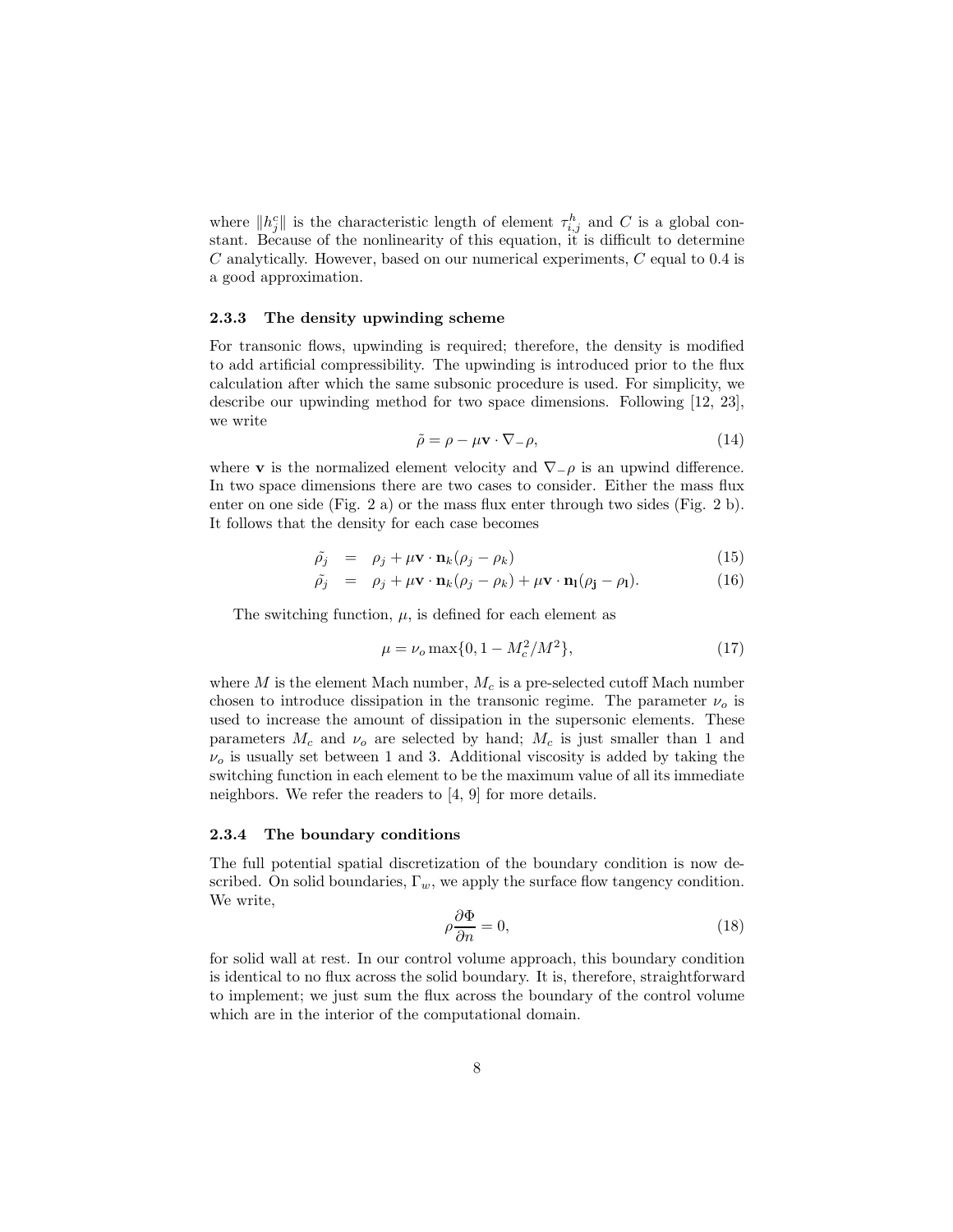

Figure 2: Upwind configurations.

For the farfield boundary,  $\Gamma_{\infty}$ , we normalize the farfield flow speed,  $q_{\infty}$ , to equal unity and we define the farfield potential as

$$
\Phi_{\infty} = \int_{\Omega} q_{\infty} dx, \tag{19}
$$

where  $x$  is the direction of the farfield flow. To enforce this Dirichlet boundary condition we impose the value of  $\Phi_{\infty}$  in the control volumes which lie on the farfield boundary. It is also possible to replace the above condition with a more transparent condition such as imposing a mass flux associated with the free stream state. This condition is implemented on parts of  $\Gamma_{\infty}$  adjacent to the Euler domain. We recognize that these boundary conditions are simplistic and we recommend a boundary condition based on Riemann invariants [21] or on linearized Euler equations [5]. Furthermore, a farfield correction is required for lifting wings.

# **3 The coupled solver**

The spatial computational domain,  $\Omega$ , is split into two subdomains,  $\Omega_E$  and  $\Omega_{\Phi}$ , wherein the Euler equations and the full potential equation are solved respectively. We denote by  $\Gamma_I$  the interface between  $\Omega_E$  and  $\Omega_{\Phi}$ .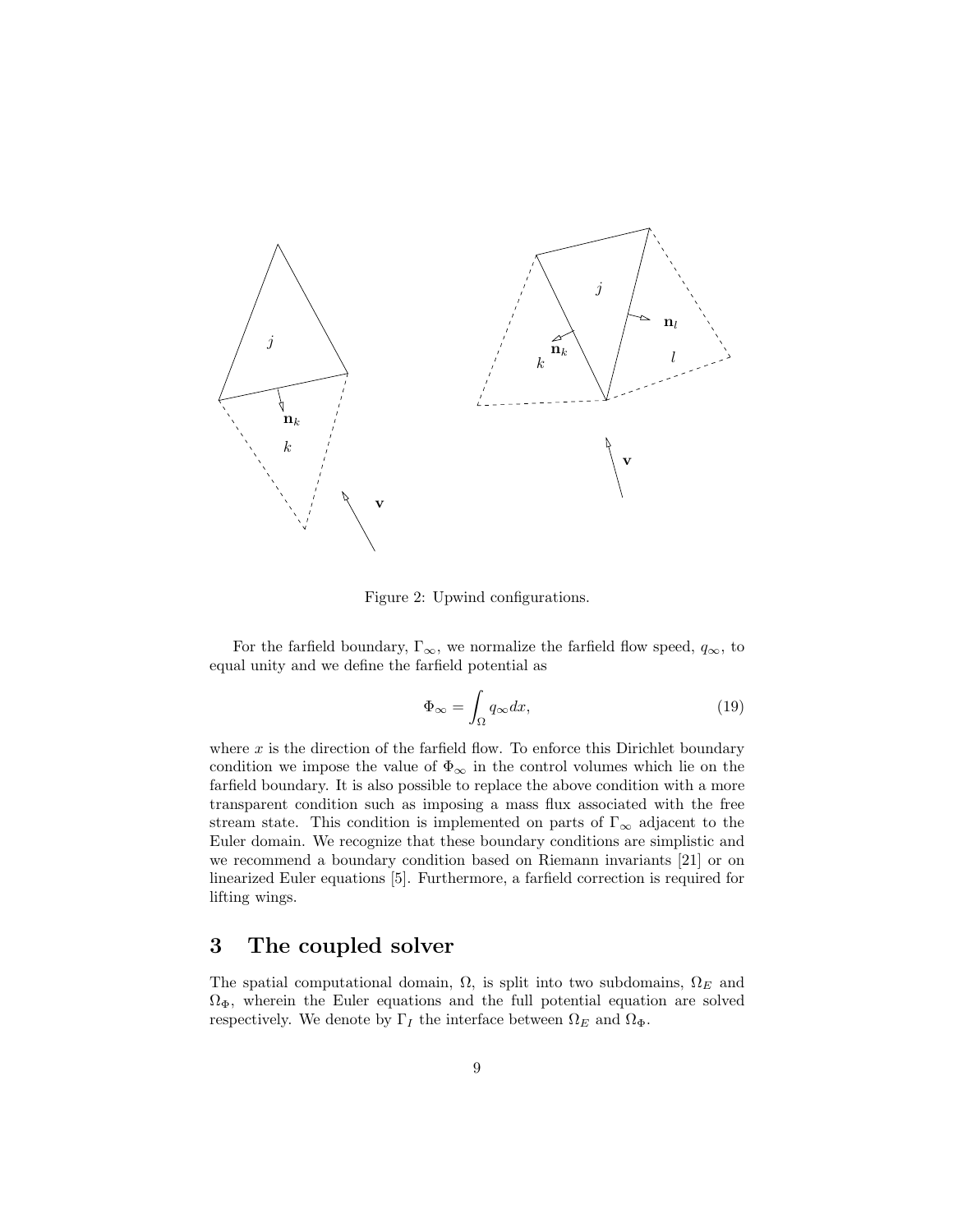The formulation presented herein for the full potential is similar to the unsteady Euler formulation for finite volume. In fact, we can define W as the simulation variable, which represents either U or  $\Phi$ . A general formulation can thus be constructed. In the future version of our software implementation, W will be a pointer and its true value and size are determined while the flow is being calculated. We assume that  $W$  is the solution of the equation

$$
\frac{\partial W}{\partial t} + \nabla \cdot P(W) = 0,\t\t(20)
$$

where the flux function  $P$  is called the model function that equals to either  $F$ or G. The decision to choose a specific model will be made for each subdomain. However, the main part of this coupled solver is the treatment of the conservation law at the interface boundary.

# **3.1 The interface boundary conditions**

There are several issues related to the interface boundary such as location, formulation and discretization. In this paper we mainly describe the discretization. We report on two different domain partitioning approaches: the overlapping and non-overlapping partitioning.

#### **3.1.1 An overlapping partition**

Consider the interface between the full potential domain and the Euler domain presented in Fig. 3. This interface is located between tetrahedra. Therefore the control volume associated with the nodes on this interface are shared between both the full potential domain and the Euler domain. These control volumes are considered as the overlapping region. Conservation laws for the Euler equations as well as the conservation laws for the full potential equation are forced on this control volume. First, we describe discretization of the conservation laws associated with the Euler equations, i.e., the conservation of mass, momentum and energy. The fluxes across the surface of the control volume that lies in the Euler domain  $(\Omega_F)$  can be readily calculated. However, we require to convert the full potential variable to the Euler variable to calculate the fluxes across the surface that lies in the potential domain  $(\Omega_{\Phi})$ . To this end we use the potential to Euler variable transfer function (Appendix A) to calculate, at vertex,  $k$  and  $l$  for example, the momentum and the energy. These vertex values are obtained by the volume weighted averaging of the density and the velocity in the elements surrounding this vertex. Note that, the density and the velocity,  $\nabla \Phi$ , are constant in the elements laying in the full potential domain. Therefore, these Euler fluxes calculations depend on the Euler variable on one side and on the potential converted to mass, momentum and energy on the other side. We introduce an operator Q related to the transfer of the potential variable to the Euler variable defined as

$$
U = Q(\Phi). \tag{21}
$$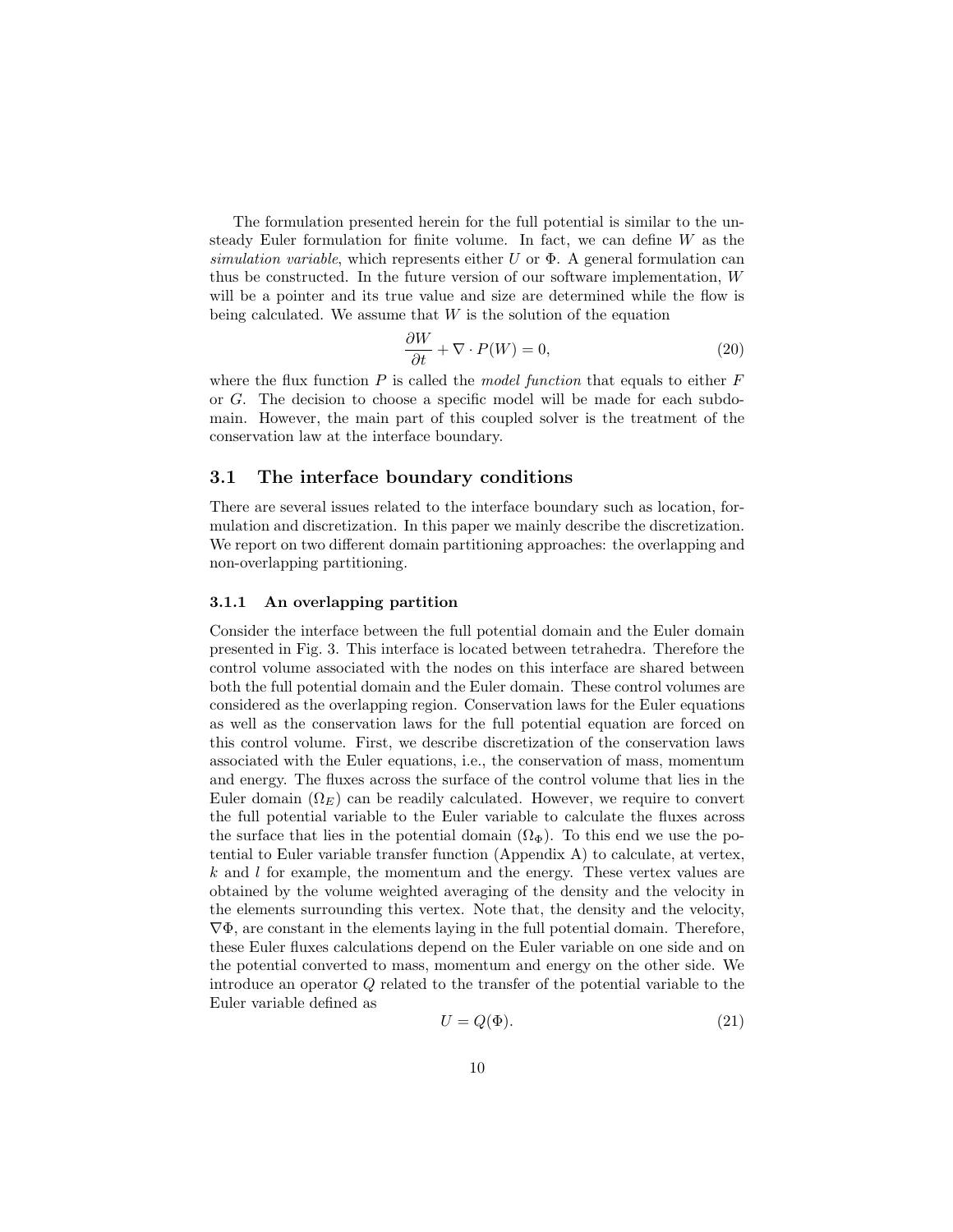

Figure 3: Overlapping interface of the Euler and full potential domains.

The interface condition for the Euler solver becomes

$$
\int_{\Gamma_E} F(U) \cdot \mathbf{n}_E dS + \int_{\Gamma_{\Phi}} F(Q(\Phi)) \cdot \mathbf{n}_{\Phi} dS = 0,
$$
\n(22)

where the subscript  $E$  and  $\Phi$  refer to the Euler and the potential segments of the control volume, respectively.

Second, we present the conservation of mass for the same control volume required for the full potential solver. To be more precise the conservation of mass is written as

$$
\int_{\Gamma_E} \rho V \cdot \mathbf{n}_E dS + \int_{\Gamma_{\Phi}} \rho \nabla \Phi \cdot \mathbf{n}_{\Phi} dS = 0,
$$
\n(23)

where  $\rho V$  is the first component of the Euler flux vector. These two integrals can be discretized into sums over the edges of the control volume, such as,

$$
\sum_{\tau_{i,j}^h} \rho V \cdot \mathbf{S}_{i,j}^E + \sum_{\tau_{i,j}^h} \rho_{i,j} (\nabla \Phi)_{i,j} \cdot \mathbf{S}_{i,j}^\Phi = 0, \tag{24}
$$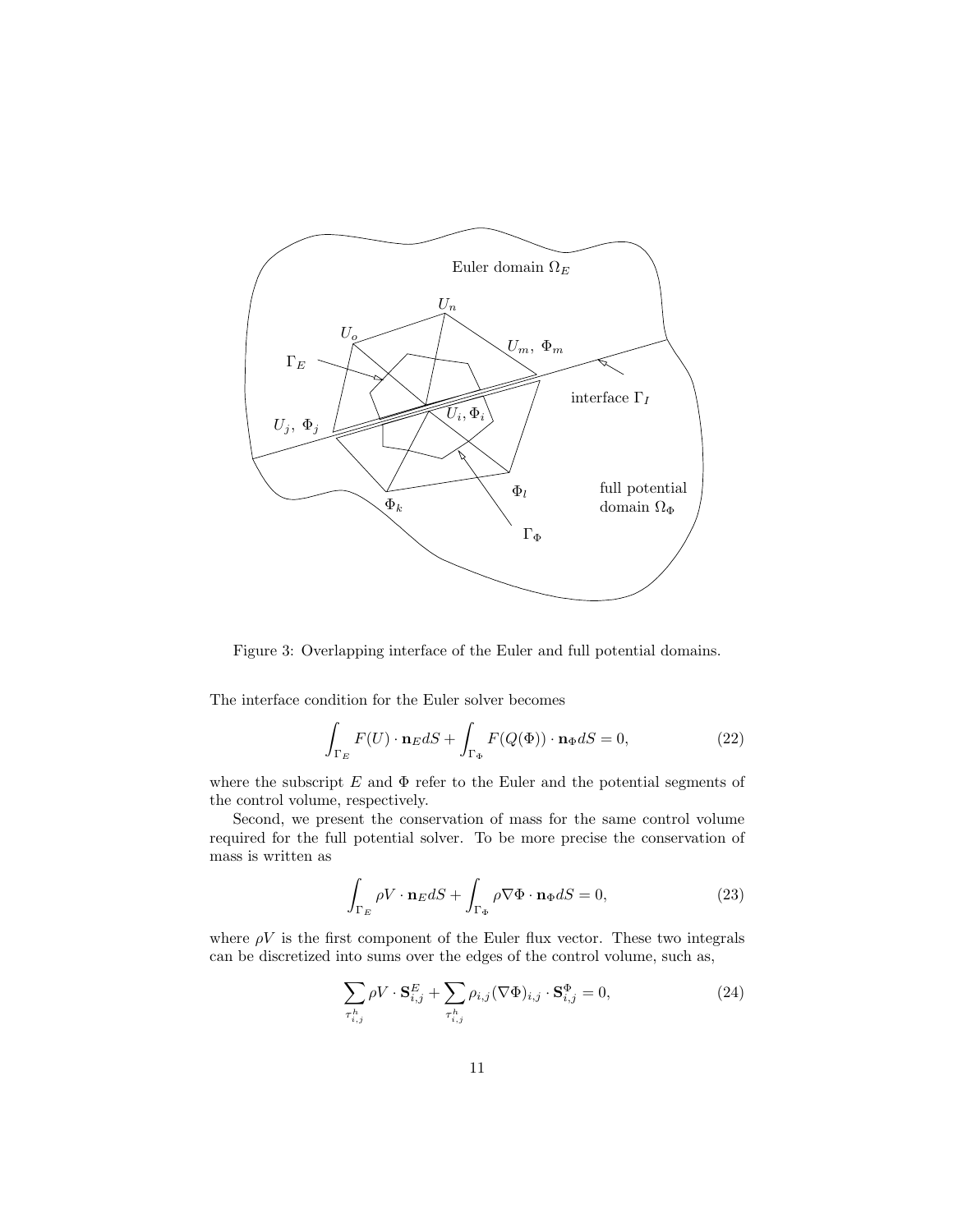

Figure 4: Non–overlapping interface of the Euler and full potential domains.

where  $S_{i,j}$  is the surface intergal of the outward normal vector along the j surface of the control volume  $\tau_j^c$  associated with each element  $\tau_{i,j}^h$ . Note that in this approach we have over-determined the conservations laws. Indeed, the same control volume will satisfy the conservation of mass for both the Euler equations and for the full potential equation.

### **3.1.2 A non-overlapping partition**

The non-overlapping domain permits a proper discretization of the equations without over-determining the conservation laws. In this approach, control volumes are flagged either for solving the full potential equation or for solving the Euler equations. The location of the interface, therefore, lies between the control volumes as in the two dimensional illustration in Fig. 4. The interface condition for the Euler solver is given by (22) where  $\Gamma_{\Phi}$  is the portion of the control volume that lies on the interface  $\Gamma_I$ . The Euler fluxes through this control surface are calculated using the same procedure as in the interior of the Euler domain which is based on solving a Riemann problem defined on an edge using the two end–point nodal values. Because this edge crosses the interface, it contains the potential variable at one end and the Euler variable at the other. To use the same procedure, we convert the potential variable to the Euler variable. To convert  $\Phi$  to U at one vertex, we use  $\nabla \Phi$  in the tetrahedra surrounding that vertex. When the tetrahedron intersects the interface then an approximation of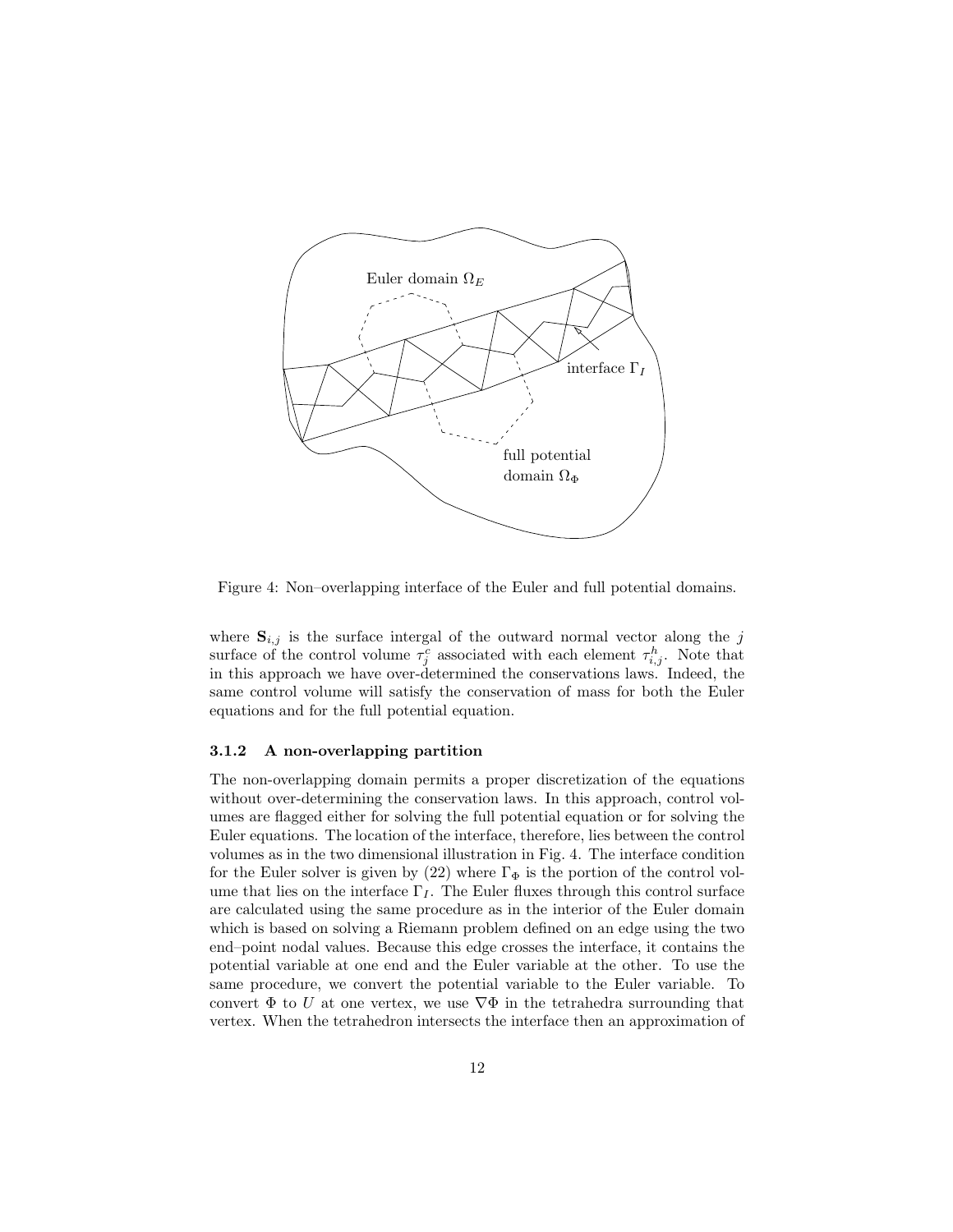the velocity is used instead of  $\nabla \Phi$ .

The mass flux balance for the full potential control volume that lies on the interface is given by (23) where  $\Gamma_E$  is now the portion of the control volume that lies on the interface. The term  $\rho V$  is the type first term in the Euler flux vector which is related to the conservation of mass. Clearly, this approach guarantees that the mass fluxes at the interface are conserved.

# **4 Computational results**

# **4.1 Transonic flow passing a NACA0012 airfoil**

In this section we present heterogeneous full potential and Euler solutions in three space dimensions. We test our scheme for a two dimensional flow over a NACA0012 airfoil at  $M_{\infty} = 0.8$  in a three dimensional computational domain. However, only half of the geometry is required for this symmetric flow. The computational domain is such that  $\Omega$  is a rectangle domain where an upper surface of a NACA0012 is located on the bottom face as presented in Fig. 5. The boundary conditions of this problem are as follows: on  $\Gamma_1$ ,  $\Gamma_2$ , and  $\Gamma_3$  we impose farfield conditions; on  $\Gamma_4$ ,  $\Gamma_6$ ,  $\Gamma_7$ , and  $\Gamma_8$  we impose the non-penetration condition for symmetry and on  $\Gamma_5$  we impose the solid wall condition. Note that, a non-penetration condition or a solid condition are identical. For the farfield boundary  $\Gamma_1$ ,  $\Gamma_2$ , and  $\Gamma_3$ , the discretization of this condition differs for the full potential solver between  $\Gamma_2$  where we impose  $\Phi_{\infty}$  as a Dirichlet condition and  $\Gamma_1$  and  $\Gamma_3$  where we only specify a flux at the boundary. Concerning the switching function  $\mu$ , the cutoff Mach number is set to  $M_{\infty}^2 = 0.95$  and the viscous parameter is set to  $\nu_o = 1.5$ .

We present in Fig. 6 the mesh associated with the computational domain and the domain partitioning of this mesh into the Euler domain (bottom) and the full potential domain (top). The gap between the domains is artificially added for visual purpose. In our current implementation, the interface is handpicked, and with such a partition the shock is contained completely in the Euler domain. Note that this mesh is also partitioned into eight subdomains for parallel processing. Each of the subdomains have more or less the same number of mesh points even thought ultimately the node distribution per processor should take into account the type of solver used. We show the Mach number contours for the overlapping and the non-overlapping partitions in Fig. 7 and Fig. 8, respectively. Note the smooth transition of the iso–contours between the Euler and full potential domains. The interface of the Euler and the full potential domains lies at the intersection of different processors. This interface is presented in Fig. 6. The flow domain is discretized into 16,200 control volumes and the solution was obtained after 80,000 explicit iterations.

We also report on the pressure coefficient distribution over the airfoil, Fig. 9. The solid line represents the Euler solution, the dash lines represent the full po-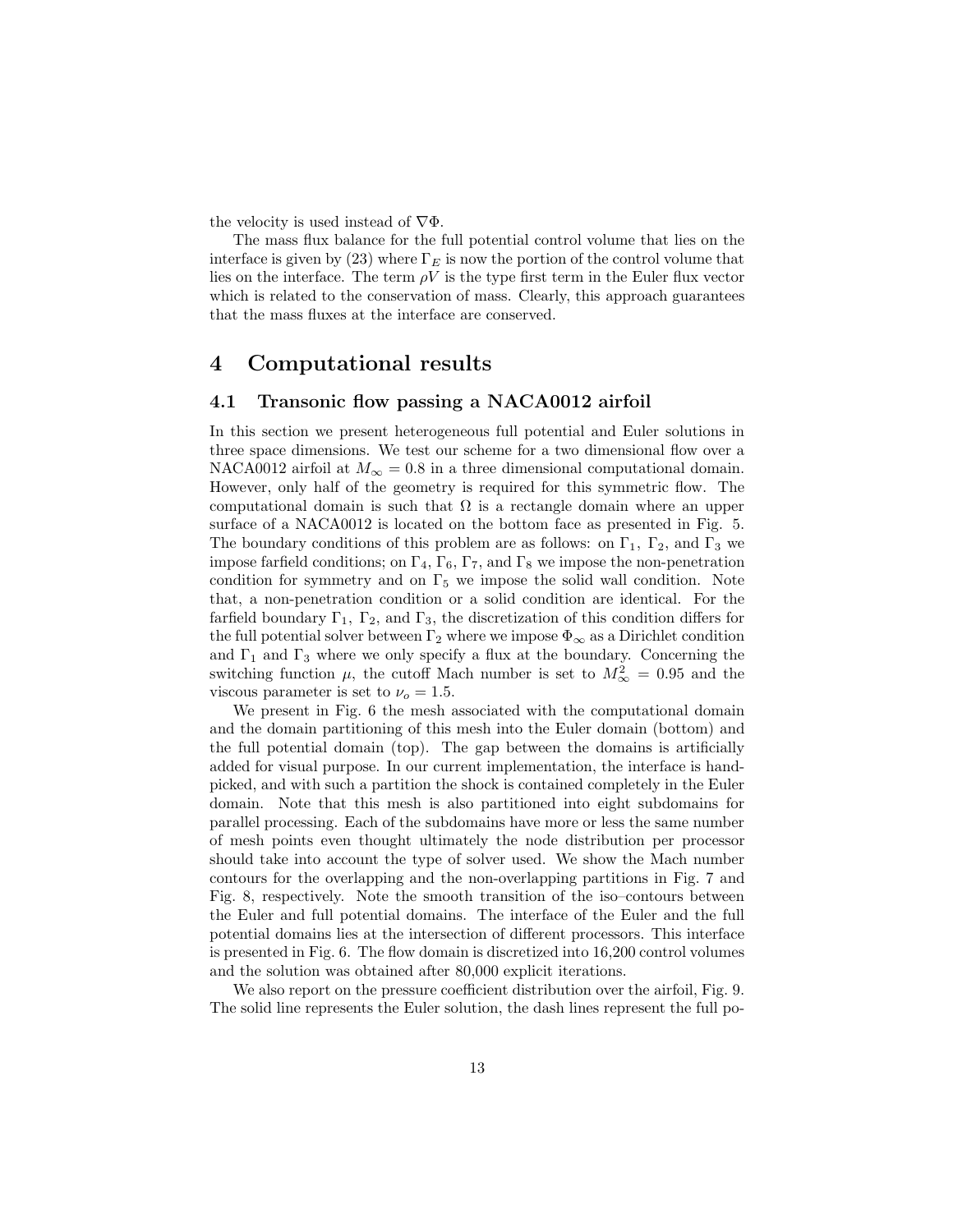

Figure 5: Computational domain for the NACA0012 geometry.

tential solution and the stars represent the coupled solution. Based on our numerical experience, we report that the full potential solution is very sensitive to the farfield boundary location. Clearly, the farfield boundary in our computational domain is still very close to the airfoil. On the other hand, the Euler solution is far less sensitive to the farfield boundary location. This hidden cost of the full potential should be accounted for when evaluating the cost reduction. The shock location in the full potential solution is therefore sensitive to the boundary location. However, in all the runs we have performed, we note that the coupled solution obtains a shock which is located upwind of the potential shock. The shock location also depends on the location of the interface between the two domains. In this case, we report that the shock in the coupled solution is at the same location as the Euler shock on the surface of the airfoil but differs slightly in the interior.

### **4.2 Remarks**

Before concluding, we want to report on our numerical experience of the full potential and the Euler models coupling.

First, we observe that solutions are similar for the overlapping or the nonoverlapping partitioning. The solution is smooth across the interface and the convergence rate is not significantly affected by the choice of overlapping or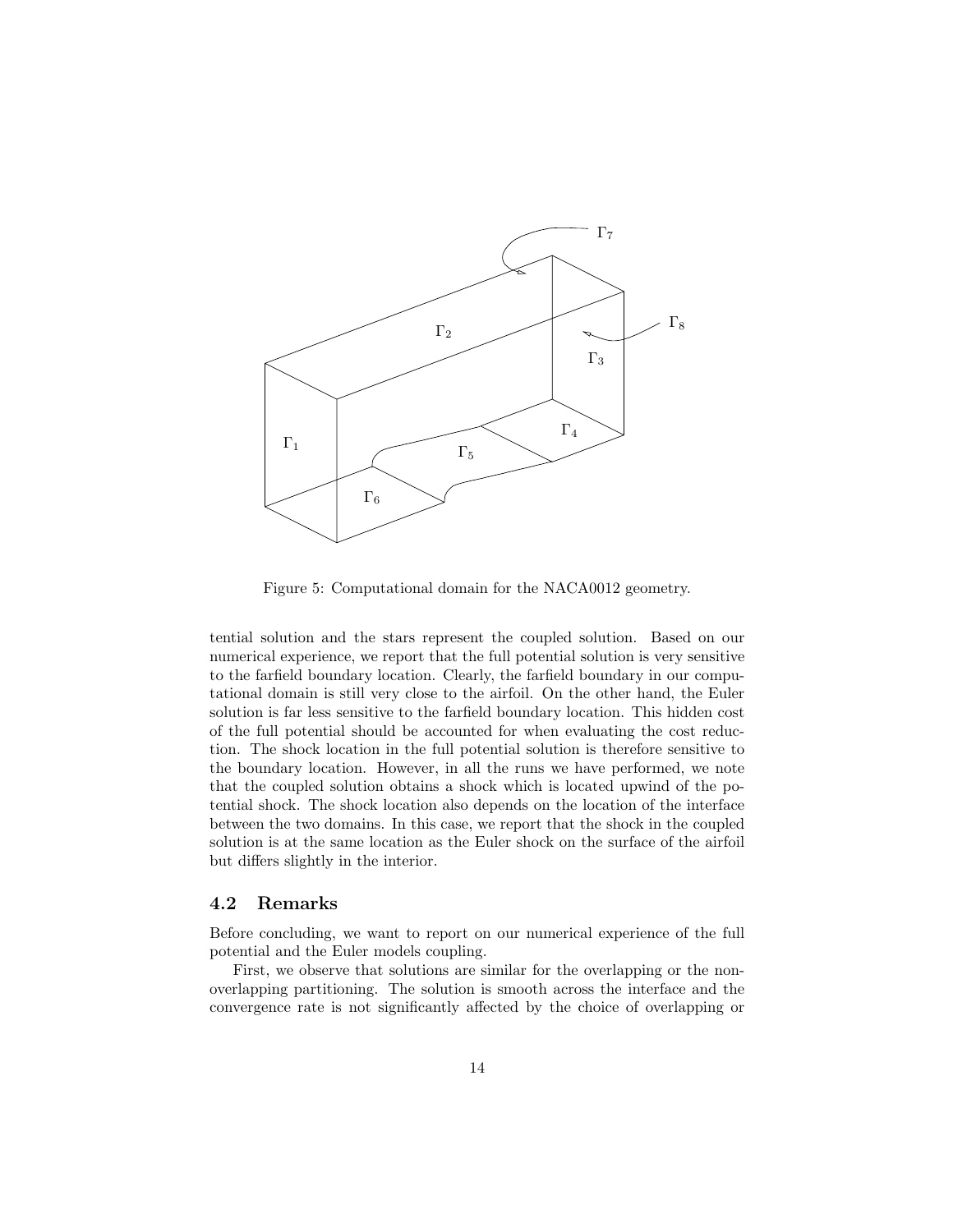

Figure 6: Computational mesh and domain decomposition for the NACA0012 airfoil.



Figure 7: Mach number contours for the NACA0012 airfoil at  $M_\infty$  = 0.8 for overlapping domains.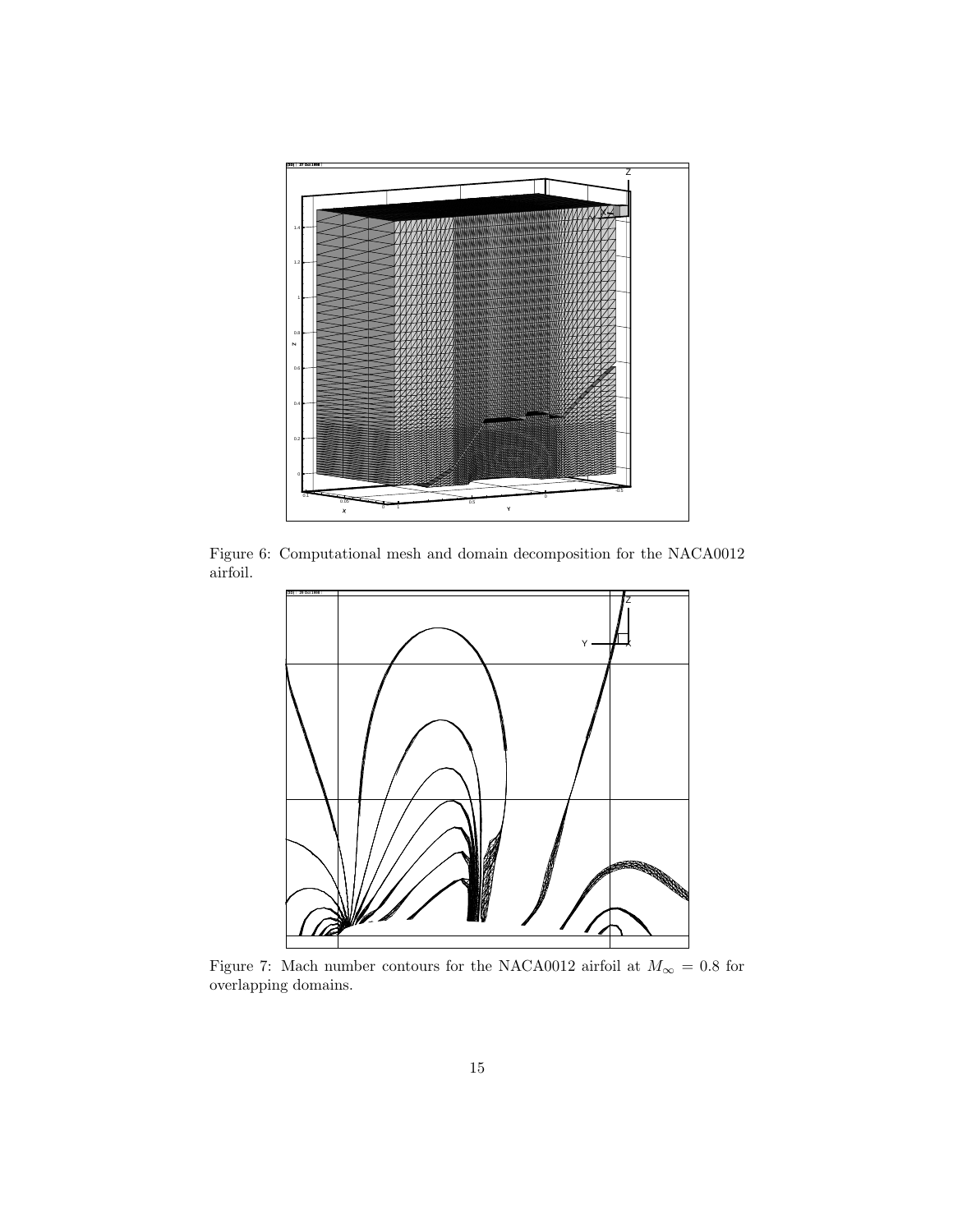

Figure 8: Mach number contours for the NACA0012 airfoil at  $M_{\infty} = 0.8$  for non-overlapping domains.



Figure 9: Pressure coefficient distribution on a NACA0012 airfoil at  $M_\infty=0.8.$ — Euler solution; −− full potential solution; ∗ mixed solution.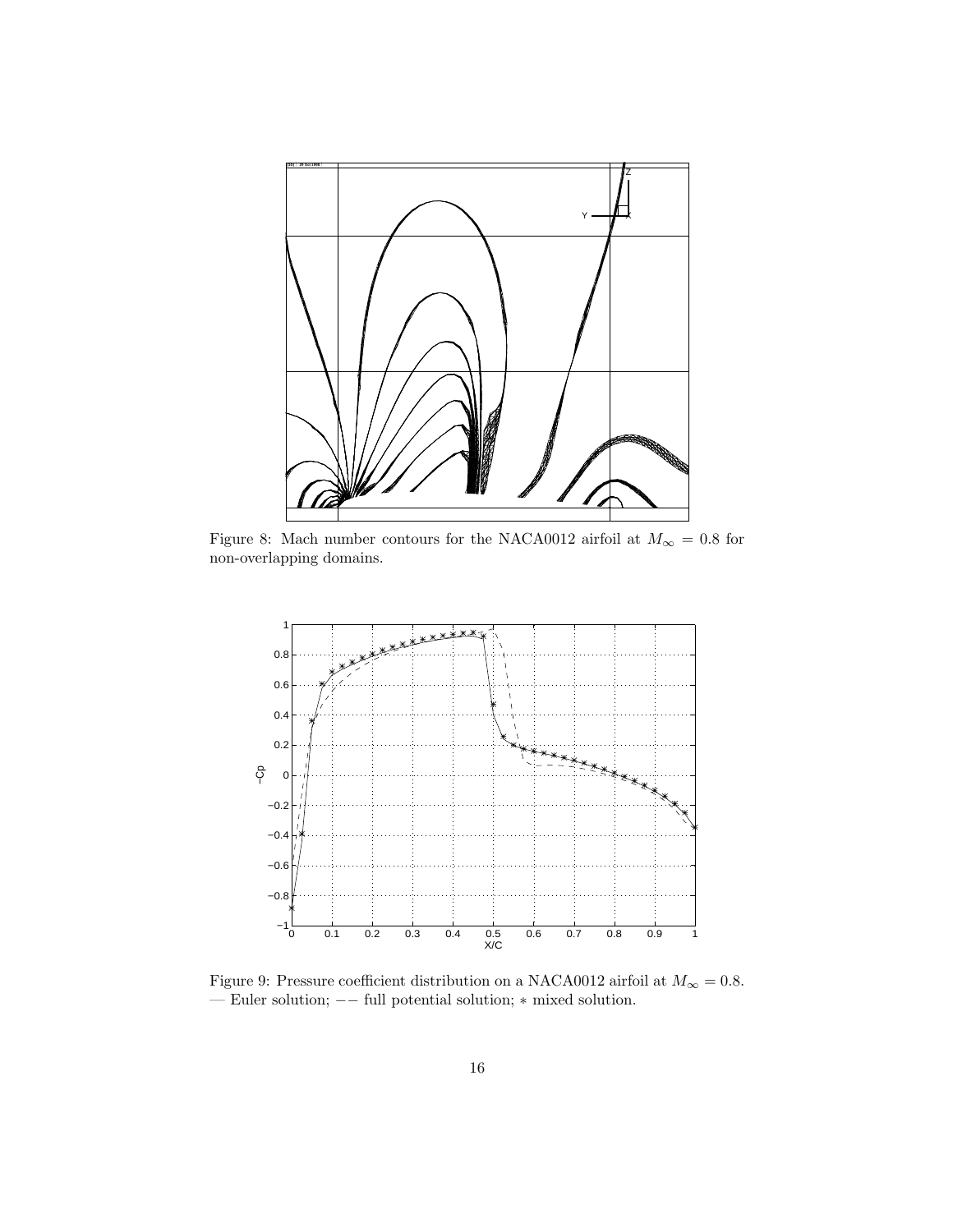non-overlapping approaches. The main difference is the added computational cost of calculating the Euler fluxes for the overlapping control volume and the storage associated with the existence of the overlapping control volume which has both the Euler variable and the potential variable. On the other hand the overlapping partitioning is required in implicit solutions using an overlapping Schwarz algorithm.

Second, for simplicity of presentation, the discretization presented herein has focused on the first order scheme for the Euler equations and for the interface discretization. For higher order schemes, we convert from potential to the Euler variable not only the vertex values of the control volume located on the interface but also the vertices of the neighbors such that the evaluation of the gradient of the solution at each vertex can be calculated. Indeed, the results presented in Section 4 are obtained using a second order scheme. A similar approach will be required when attempting the coupling with the Navier-Stokes equations.

Lastly, physical solutions for the full potential flow over a wing are obtained by imposing the Kutta condition; that the flow leaves the trailing edge smoothly. For a full potential solver such a condition is enforced by adding a jump in the potential equal to the circulation. Note that for non-lifting airfoils, as in our model problem, we do not need to enforce the Kutta condition. However, it is fortunate that the Euler solution of such flows intrinsically respects this condition. For future considerations such as lifting wings we will define the Euler domain to cover the wing and the wake region. With this partition we avoid any special treatment in the full potential domain because the full potential region does not cross the trailing edge vortex sheet.

# **5 Conclusions**

In this paper we have showed the feasibility of coupling the Euler equations and the full potential equation in the simulations of three dimensional steady compressible flows. An explicit formulation was presented based on a forward Euler time integration scheme and a fully unstructured finite volume scheme for the spatial variables. Numerical results obtained on a distributed memory parallel computer were reported for a transonic flow passing a NACA0012 wing. We have also laid down the background to fully extend this formulation for multiple flow models and for different numerical approaches. We have not investigated the reduction in computation time because the fastest solvers are based on implicit approaches. The next step is to expand this formulation to the implicit approach and address the evaluation of computation time reduction as well as other parallel implementation issues.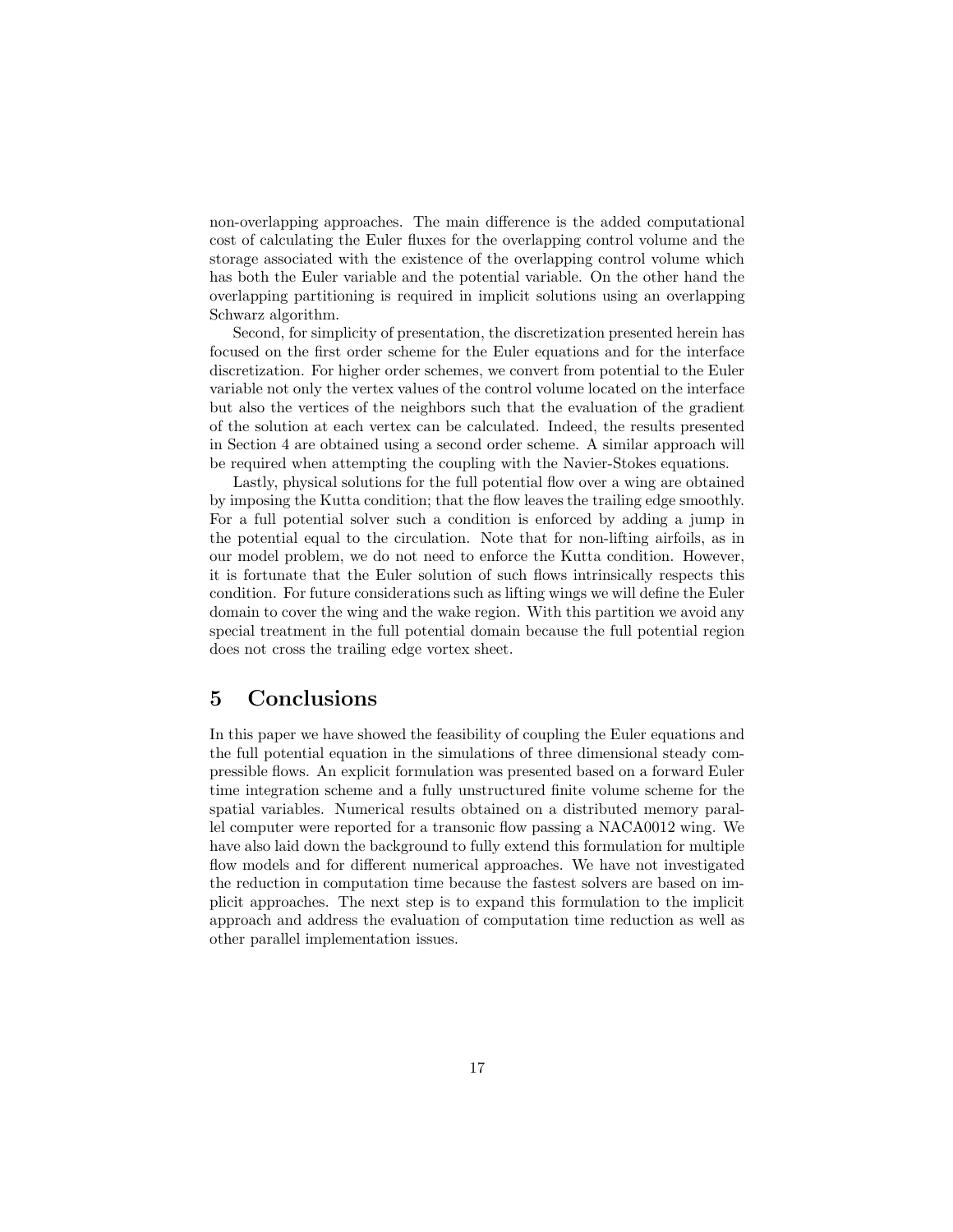# **6 Acknowledgments**

We thank D. Keyes and D. P. Young for many stimulating discussions.

# **References**

- [1] M. E. Berkman, L. N. Sankar, C. R. Berezin, and M. S. Torok. Navier– Stokes/full potential/free–wake method for rotor flows. J. of Aircraft, 34:635–640, 1997.
- [2] M. Bristeau, R. Glowinski, J. Periaux, P. Perrier, O. Pironneau, and C. Poirier. On the numerical solution of nonlinear problems in fluid dynamics by least squares and finite element methods (ii), application to transonic flow simulations. Comput. Methods. Appl. Mech. Engrg., 51:363-394, 1985.
- [3] X.-C. Cai, C. Farhat, and M. Sarkis. A minimum overlap restricted additive Schwarz preconditioner and applications in 3D flow simulations. In C. Farhat J. Mandel and X.-C. Cai, editors, The Tenth International Conference on Domain Decomposition Methods for Partial Differential Equations. AMS, 1998.
- [4] X.-C. Cai, W. D. Gropp, D. E. Keyes, R. G. Melvin, and D. P. Young. Parallel Newton–Krylov–Schwarz algorithms for the transonic full potential equation. *SIAM J. Sci. Comput.*, 19:246-265, 1998.
- [5] C. Coclici and W. L. Wendland. Domain decomposition methods and farfield boundary conditions for 2D compressible viscous flows. In Proc. of ECCOMAS 98, 1998.
- [6] R. Cummings, Y. Rizk, L. Schiff, and N. Chaderjian. Navier–Stokes predictions for the F–18 wing and fuselage at large incidence. J. of Aircraft, 29:565–574, 1992.
- [7] C. Farhat and S. Lanteri. Simulation of compressible viscous flows on a variety of MPPs: Computational algorithms for unstructured dynamic meshes and performance results. Comput. Methods Appl. Mech. Engrg, 119:35–60, 1994.
- [8] C. Farhat, M. Lesoinne, P. S. Chen, and S. Lantéri. Parallel heterogeneous algorithms for the solution of the three–dimensional transient coupled aeroelastic problems. AIAA Paper 95-1290, 1995.
- [9] W. G. Habashi and M. M. Hafez. Finite element solutions of transonic flow problems. AIAA J., 20:1368–1375, 1982.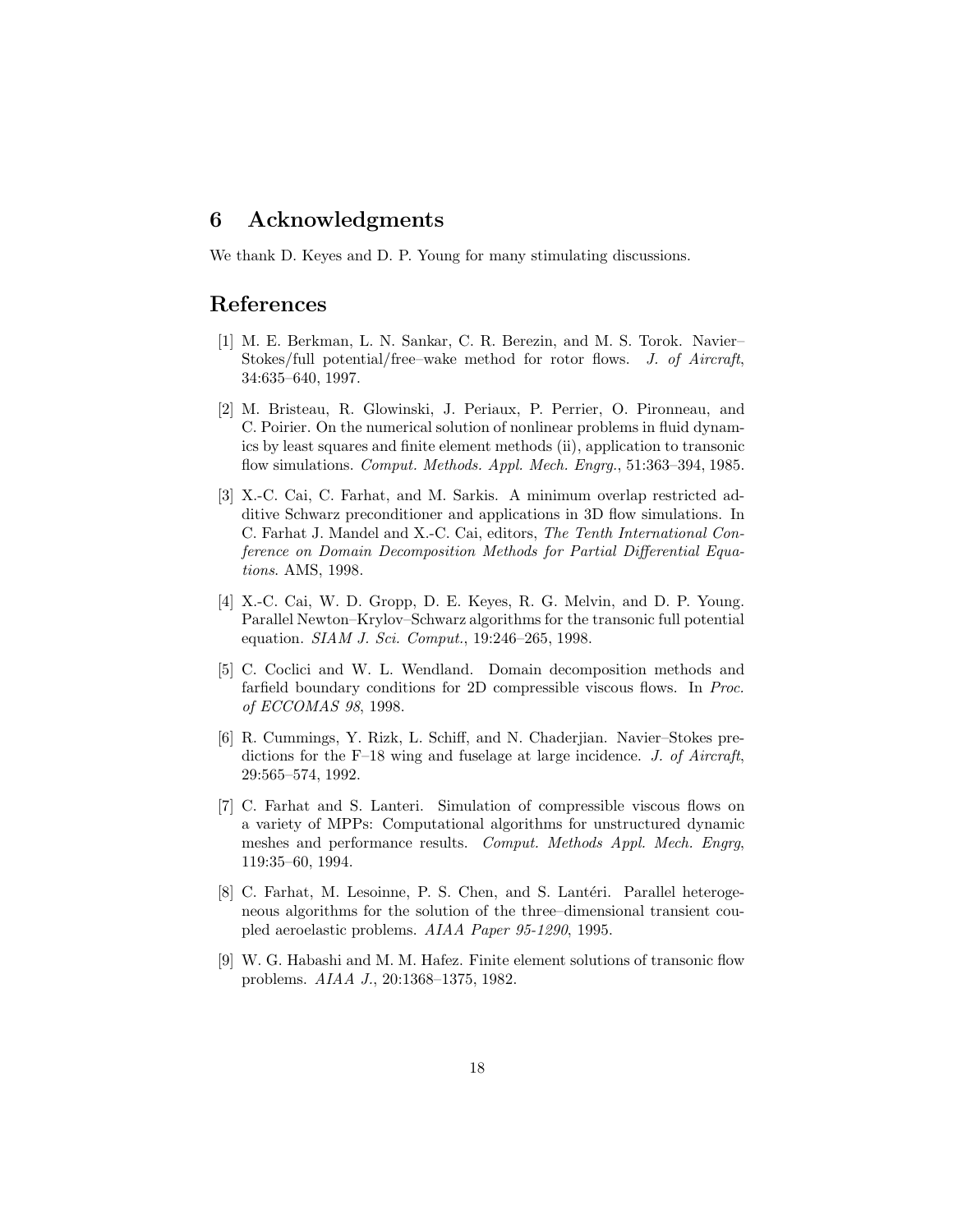- [10] M. Hafez, J. South, and E. Murman. Artificial compressibility method for numerical solution of the transonic full potential equation. AIAA J., 17:838–844, 1979.
- [11] C. Hirsch. Numerical Computation of Internal and External Flows. John Wiley and Sons, New York, 1990.
- [12] T. L. Holst and W. F. Ballhaus. Fast, conservative schemes for the full potential equation applied to transonic flows. AIAA J., 17:145–152, 1979.
- [13] T. L. Holst, J. W. Slooff, H. Yoshihara, and W. F. Ballhaus. Applied computational transonic aerodynamics. Technical Report AG-266, AGARD, 1982.
- [14] A. Jameson. Essential elements of computational algorithms for aerodynamics. Technical Report 97-68, ICASE, 1997.
- [15] A. Jameson, T. Baker, and N. Weatherill. Calculation of inviscid transonic flow over a complete aircraft. AIAA Paper 86-0103, 1986.
- [16] B. Van Leer. Towards the ultimate conservative difference scheme. V. A second order sequel to Godunov's method. J. Comput. Phys., 32:361-370, 1979.
- [17] M. Paraschivoiu, X.-C. Cai, M. Sarkis, D. P. Young, and D. Keyes. An implicit multi–model compressible flow formulation based on the full potential equation and the Euler equations. AIAA Paper 99-0784, 1999. To appear.
- [18] R. B. Pelz and A. Jameson. Transonic flow calculations using triangular finite elements. AIAA Paper 83–1922, 1983.
- [19] A. Quarteroni and A. Valli. Domain Decomposition Methods for Partial Differential Equations. Oxford University Press, Oxford, 1999.
- [20] L. N. Sankar, B. K. Bharadvaj, and F. Tsung. Three-dimensional Navier– Stokes/full potential coupled analysis for transonic viscous flow. AIAA J., 31:1857–1862, 1993.
- [21] V. Shankar, H. Ide, J. Gorski, and S. Osher. A fast, time–accurate, unsteady full potential scheme. AIAA J., 25:230–238, 1987.
- [22] D. P. Young, R. G. Melvin, M. B. Bieterman, F. T. Johnson, and S. S. Samant. Global convergence of inexact Newton methods for transonic flow. Int. J. Numer. Methods. Fluids, 11:1075–1095, 1990.
- [23] D. P. Young, R. G. Mervin, M. B. Bieterman, F. T. Johnson, S. S. Samant, and J. E. Bussoletti. A locally refined rectangular grid finite element methods: Application to computational fluid dynamics and computational physics. J. Comput. Phys., 92:1–66, 1991.